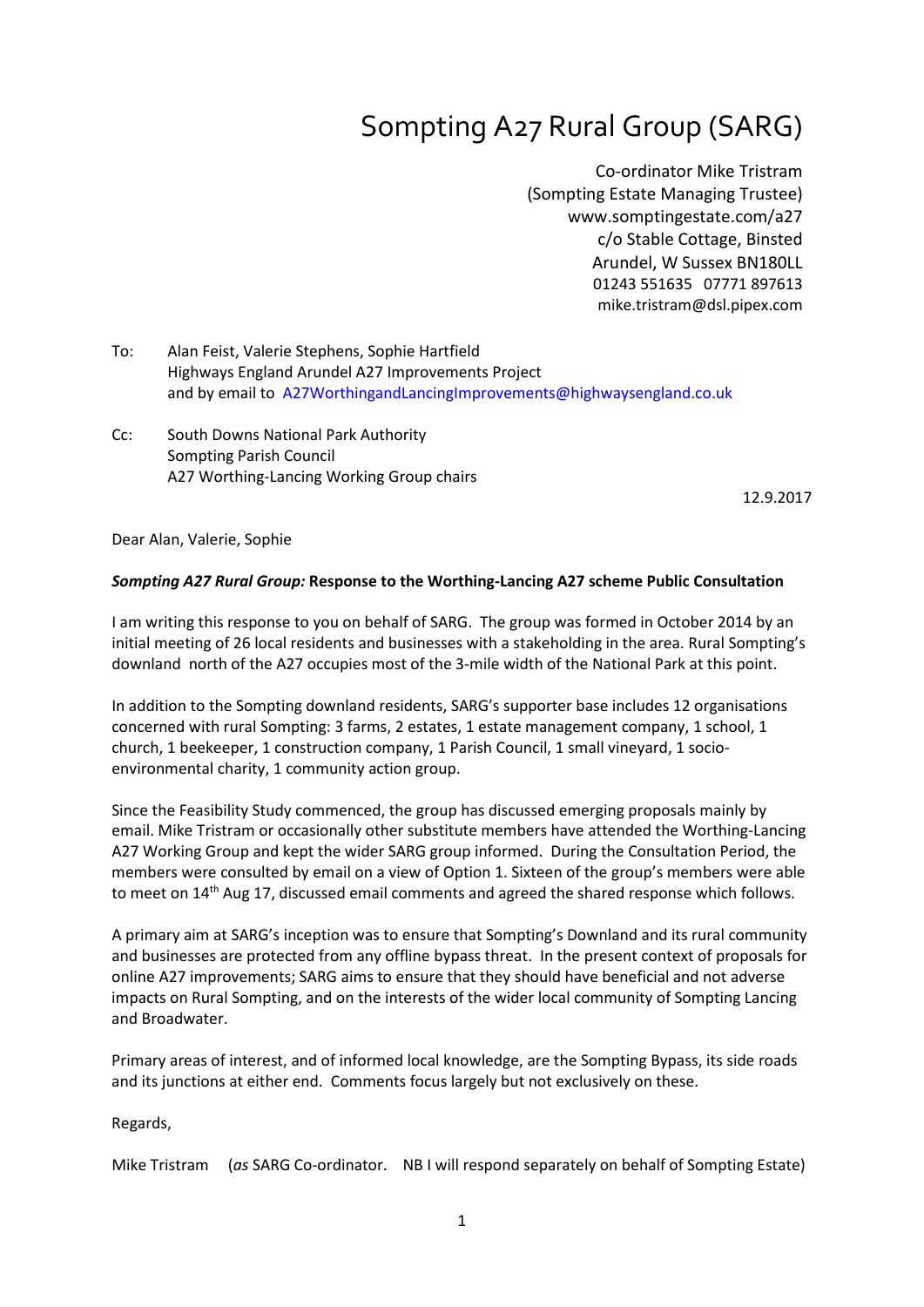## **SARG response to the A27 Worthing-Lancing Consultation**

## A. Principles of Option 1 which SARG **supports**

- 1. Online junction improvements to ease traffic flow along, on and off the A27 at Worthing-Lancing, in preference to any offline bypass.
- 2. Maintaining ease of access on and off the A27 using multiple local at-grade junctions at moderate (40mph) speed, rather than closing side roads and restricting access to a limited number of much larger junctions .
- 3. A proportionate investment in the Worthing-Lancing A27 so as to reduce tailbacks and improve flow, rather than an overdevelopment of the route which could bring as many new problems as it solved
- 4. The challenge, which appeared in a Highways press report, to address future capacity issues in the Worthing-Lancing area by a major funded multi-modal sustainable transport initiative.

### B. Principles which need **more attention** in next-stage Option 1 in SARG view

- Strategic consistency throughout the Worthing-Lancing section, including calming of the Sompting Bypass for multiple benefits (see below)
- Protection and improvement of side road accessibility in between main junctions
- Promotion of sustainable transport measures including non-car modes and NMU routes along and across the A27
- As Highways have pointed out, Option 1 is not by itself a long term solution. SARG supports this statement and urge Highways to work with Worthing & Adur LAs and the MPs, public transport services and the communities to develop a transformative local transport vision and strategy, raising and investing funds to promote non-private-car modes, and other changes whose benefits would include reducing local transport use of the A27.

### C. Aspects of Option 1 to which SARG **objects**

- a) Lack of a range of options contained within the proposal
- b) Lack of clarity within the proposals of options which were rejected
- c) Lack of proposals to address rat-running via Dankton Lane, Church Lane and through West Street in Sompting Village.
- d) Concern that the eastward access out of Lyons Farm retail park on to the A27 is dangerous due to accelerating traffic on the A27 and may become more so
- e) Ikea impact not considered at all in the plans
- f) Layouts proposed will be likely to increase traffic through North Lancing
- g) Lack of consideration for pedestrian safety and access in the plans. Particular concerns raised around accidents at Worthing college with students walking and cycling with limited safe provision for crossing and Grove Lodge area. ( i.e. underpass or footbridge ) Grinstead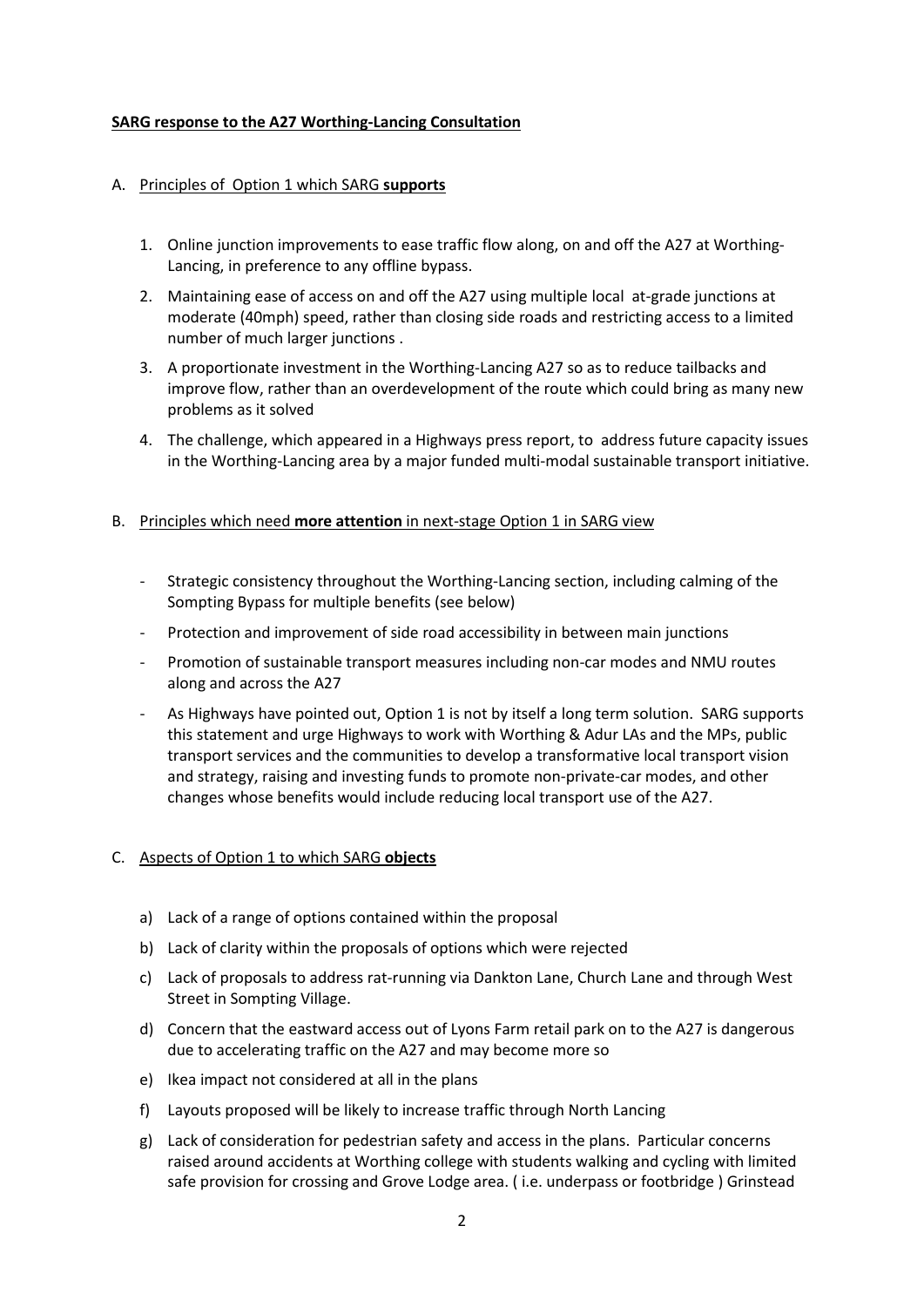lane ( residents park ), Manor roundabout, lack of safe walking or cycling options could reduce access to the National Park.

- h) Lack of joined up thinking (eg evidence of collaboration with Worthing local plan) and consideration to other solutions such as improving access to all routes east and west by alternative transport methods and cycle lanes.
- i) Limiting access to local roads by restricting access and encouraging increased speed along the A27 will :-
	- Reduce well-used access to the downs (Church lane being the most used cycle route and already hindered by lack of ability to cross the A27, as well as upper Lambleys & upper Dankton Lanes)
	- Disrupt and endanger local users and businesses either side of the A27
	- Further split the community of Sompting.
	- Be ineffective anyway, as the bottleneck has not been addressed at Lyons farm and will result in "stop-start" frustration of traffic users. ( changing from 40 to 70 to 40mph)
- j) Pollution from roads is becoming a national health concern with increasing bodies of evidence supporting this. The impact of stop start and standing traffic on local residents who live close to the road should be considered. Flow should be prioritised over speed.
- k) This needs to be considered in balance with the advantages of periodic halting by traffic lights, creating waves of traffic in between which safe access from side roads become possible. In so far as the wave-gaps are removed by flow improvements at the junctions either end of the Sompting Bypass, for example, this will need to be compensated by acceleration lane improvements to the side road accesses. This would especially be the case, if any junctions are redesigned with flyovers or underpasses rather than traffic lights in the final scheme.
- l) It is not clear whether U-turn opportunities will remain at both ends of the Sompting Bypass. Retention of these U-turn opportunities or provision of reasonable alternatives is vital to local residents and businesses in this part of the National Park north side of the A27, such as Sompting Abbotts School, Sompting Estate, three farms, a heritage-oriented family construction business (Nutshell), Southern Water (upper Dankton Lane site).
- m) At Grove Lodge: a student in SARG commented that the assumption that a Toucan crossing with computer controlled lights will be safe in this location, is flawed because it disregards human and specifically young student human nature. Students in particular will try to run or ride across in gaps between traffic and there will be fatalities.
- n) Hill Barn junction: has the additional traffic this will bring through North Lancing been quantified and considered?
- o) Grinstead Lane: does it not require yellow line no parking?
- p) Improvement of the impacts of the A27, on the adjacent road network and communities, has not been adequately considered. So for example in relation to the rat-running of A27 avoiding traffic through West Street Sompting: SARG believe consideration should have been given to, for example, on lower Church Lane, signage 'Village Access Only' or NMU only off the A27.
- q) Insufficient consideration has been given to multimodal, non private car transport. Eg the bus services in Sompting remain poorly routed and too often stuck in off-A27 rat run queues.